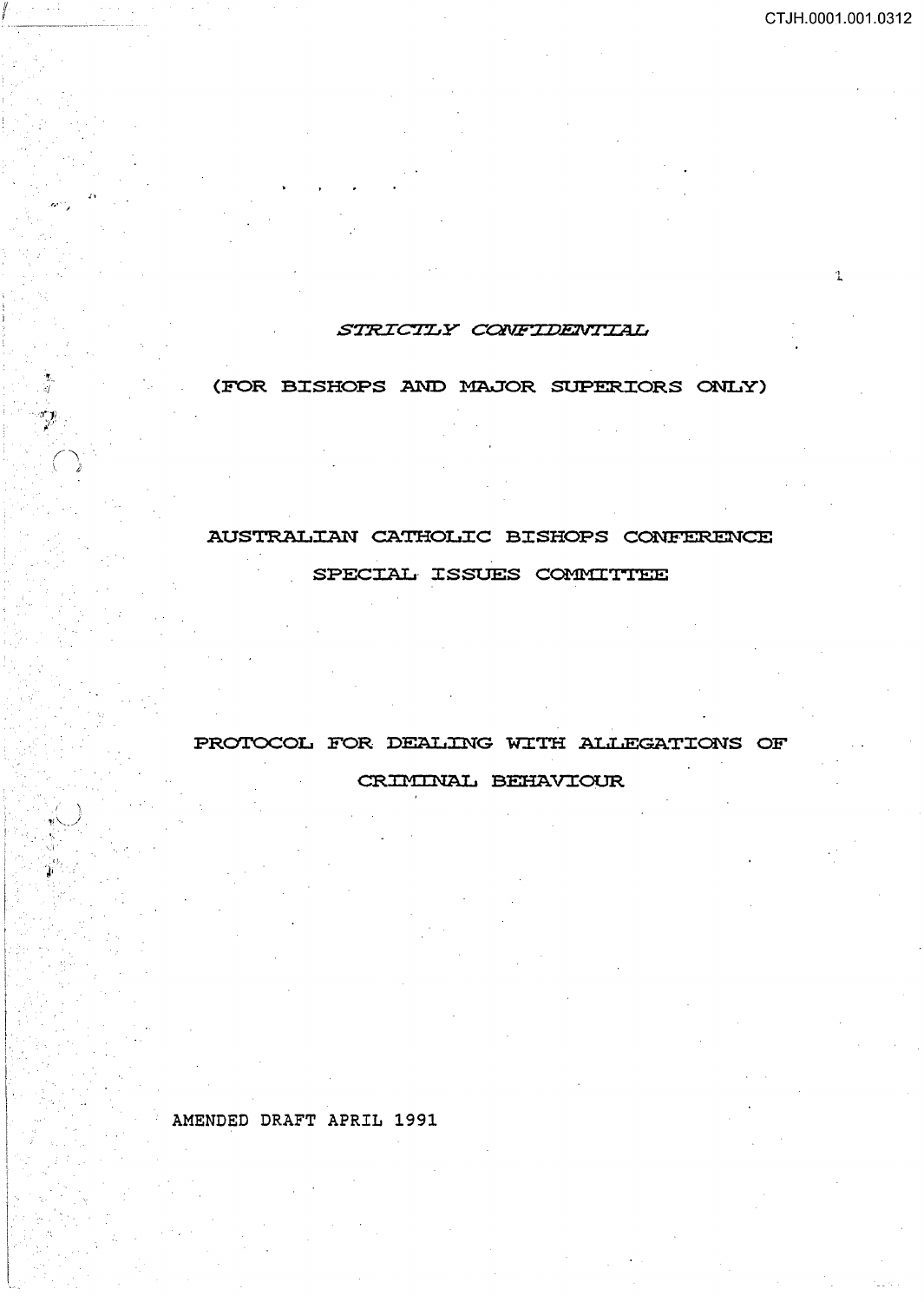## CT JH.0001.001.0313

### l. BACKGROUND

In November-December, 1988 the Australian Catholic Bishops Conference considered the implications of allegations of criminal behaviour (especially relating to children) made against clergy and religious. The Conference was made aware of the problems that had arisen in United States of America and Canada.

It established the Australian Catholic Bishops Conference Special Issues Committee Relating to Priests and Religious. The terms of Reference of that Committee are set out in the Appendix.

The Special Issues Committee was required 'to establish a protocol to be observed by bishops and major superiors if an accusation is made against a priest or religious alleging criminal behaviour, and to advise on the implementation thereof.'

This document forms the basis for such a protocol.

This protocol is limited to allegations of criminal behaviour made against a cleric or religious. The general principles would apply to allegations made against an employee of the Church or a voluntary worker engaged in Church activities. In addition the requirements of any process of industrial arbitration or disputes procedure would have to be followed.

#### 2. DEFINITIONS

In this protocol

- 'ACBCSIC' means the Australian Catholic Bishops Conference Special Issues Committee Relating to Priests and Religious.
- 'accused' means the cleric or religious against whom a complaint of criminal behaviour is made.
- 'advisory committee' means a committee established in accordance with paragraph 5 below and any reference to 'advisory committee' includes a reference to some or all of the members thereof.
- 'bishop' means the Administrator for the time being of an Australian diocese.

'cleric' means a bishop, diocesan priest or deacon, or priest or deacon incardinated in a personal prelature, and those in formation as clerics.

 $\ddot{\mathcal{Z}}$ 

..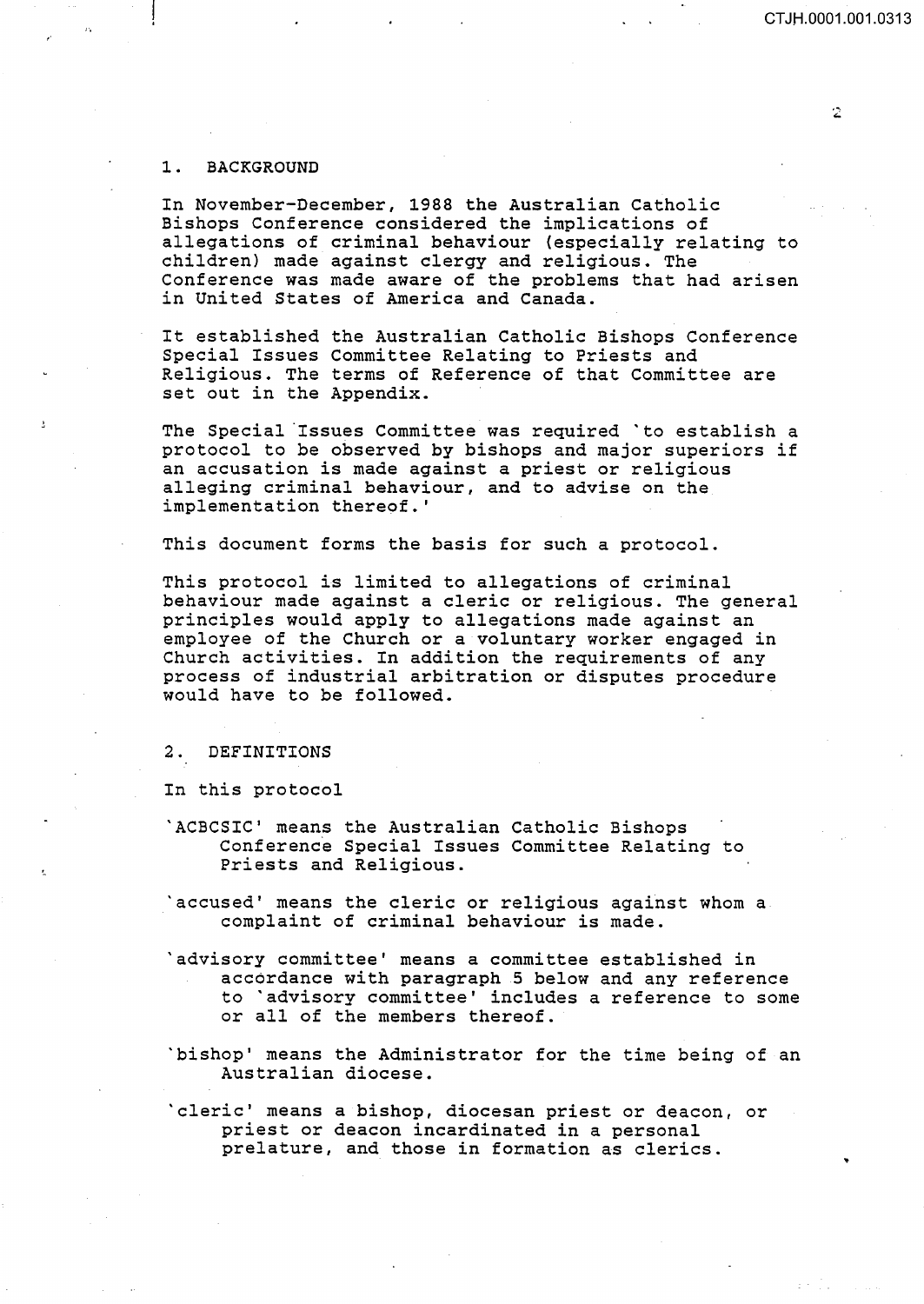$\ddot{\cdot}$ 

'complainant' means the person who has made a complaint alleging criminal behaviour against the accused.

- 'criminal behaviour' shall refer to criminal offences in civil law and shall include sexual assault relating to children.
- 'departmental officers' shall include Police and those officers of the relevant State Government Department responsible for child welfare.
- 'major superior' means an Institute's highest authority resident in Australia.
- 'religious' means a member, including a clerical member, and those in formation, of an Institute of Consecrated Life or a Society of Apostolic Life.
- 'victim' refers to the person who is alleged to be the victim of criminal behaviour involving the accused.

#### 3. RESPONSIBILITIES OF BISHOPS AND MAJOR SUPERIORS

 $\sigma_{\rm{max}}$  $\frac{1}{2}$  ,  $\frac{1}{2}$  $\mu \rightarrow \infty$  $\frac{1}{2\pi} \frac{1}{2} \frac{d^2}{d^2}$  $\frac{1}{\sigma} = \frac{1}{\sigma^2}$  3.1 Bishops have duties and responsibilities to their priests, religious, and all of Christ's faithful according to natural justice and canon law. They have a responsibility to protect the good reputation of individuals and the Church as a whole. They have a special concern for the victims of injustice and those who are vulnerable.

3.2 Major superiors have a similar duty where the actions of members of their institute are challenged, but they must also take into account, as well, the rights of all Christ's faithful and the good of the whole Church.

3.3 The canonical investigation and resolution of allegations of criminal behaviour against the accused shall be the responsibility of the bishop or major superior. The responsibility of a bishop or major superior: inc responsitinting of a siding assist with the process of investigation and make recommendations, it is the bishop or major superior personally who bears the responsibility for decisions.

3.4 Bishops and major superiors have the obligation to make their own investigation and act in accordance with their own judgment but shall take into account the recommendation in 6.1.1.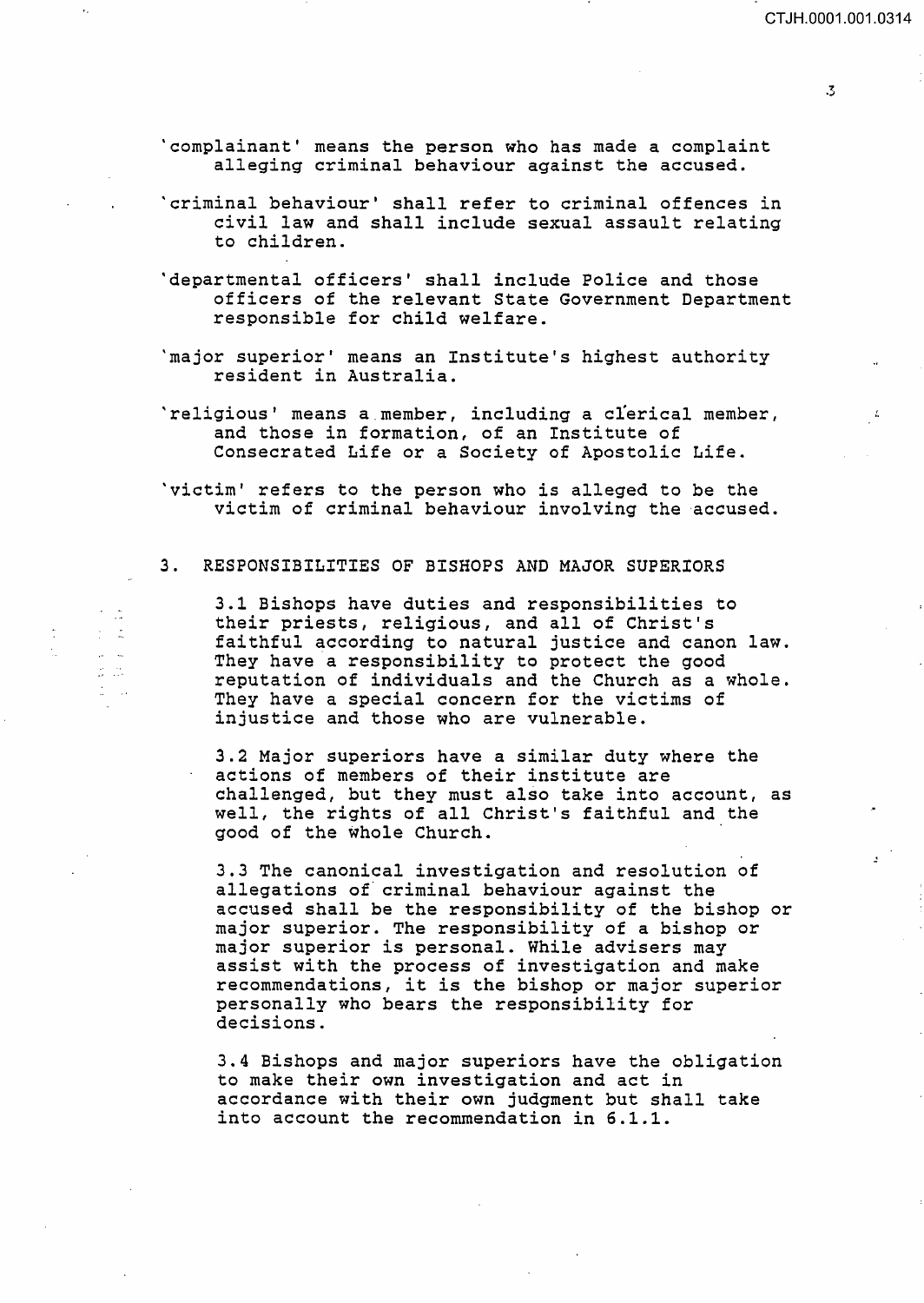$\overline{a}$ 

3.5 Allegations of criminal behaviour against the accused will affect the whole church in Australia, and even the universal church. Individual bishops and major superiors must take into account the critical importance of adopting uniform approaches and working in close co-operation with each other, so that justice may be done not only for the good of individuals but for the good of the whole church.

3.6 Bishops and major superiors must be and appear to be impartial during any process of investigation, lest the victim or complainant should perceive that the bishop or major superior is acting defensively, with disbelief, or as advocate for the accused.

#### 4. VALUES TO BE PROMOTED

4.1 In dealing with allegations of criminal behaviour against the accused, bishops and major superiors are obliged to take into account and preserve various values.

4.1.1 They will act with justice, mercy and charity.

4.1.2 They will respect the civil law and not obstruct or pervert the process of justice.

4.1.3 They will have pastoral solicitude for the welfare of any complainant, victim, victim's family or accused.

4.1.4 They must safeguard the reputations of individuals whether complainant, victim or accused and their right to privacy. They will act to prevent or remedy scandal.

## 5. RESOURCES

5.1 The canonical investigation and resolution of allegations of criminal behaviour against the accused requires a multi-disciplinary approach. There are issues involving civil law, canon law, public relations, church discipline, as well as individual and community welfare.

5.2 There should be established, by the regional bishops, in such regions as ACBCSIC recommends an advisory committee consisting of personnel who are skilled in dealing with allegations of criminal behaviour.

5.2.1 The personnel of this advisory dommittee are to be available to all diocesan bishops and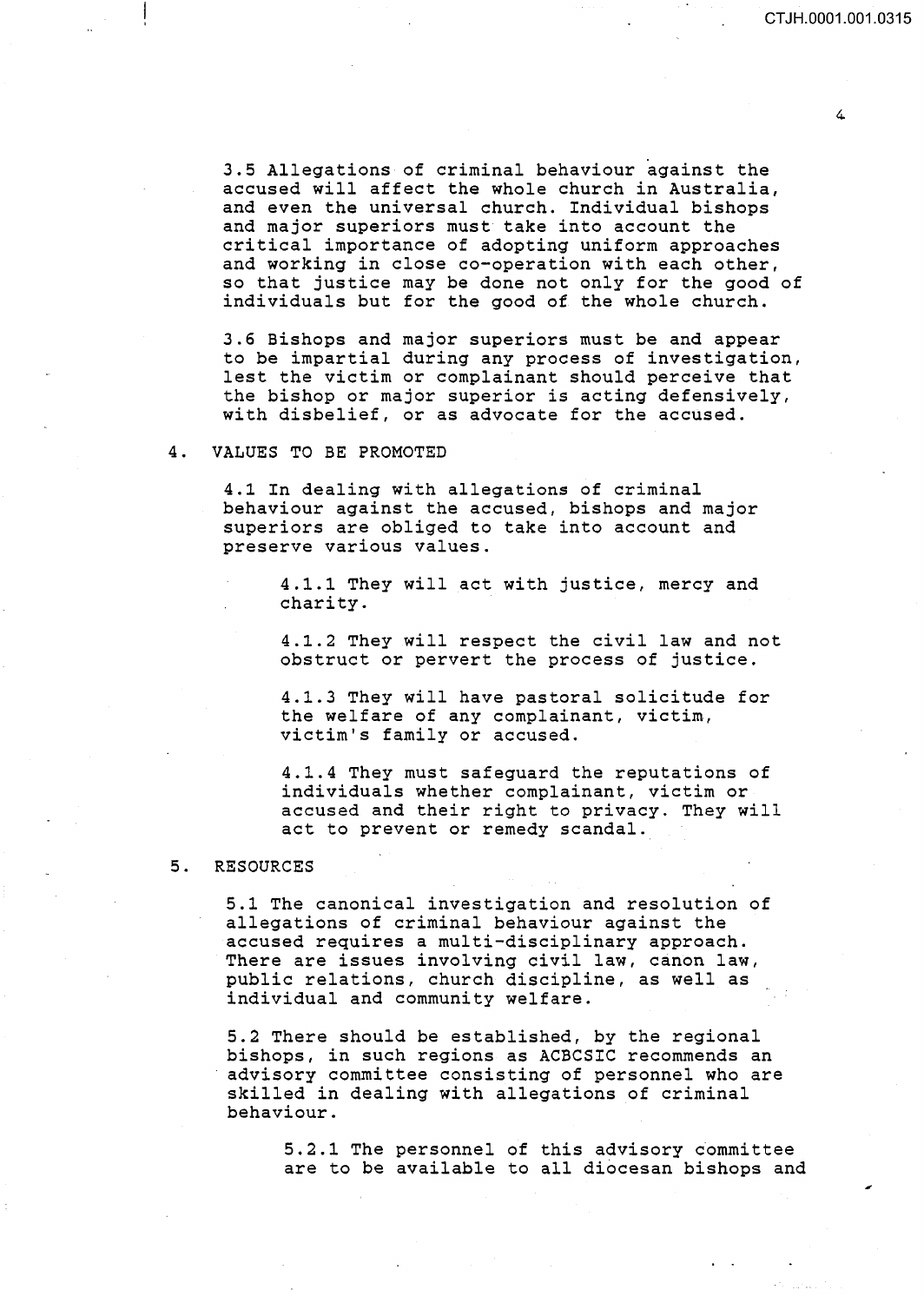$\mathbf{z} = \mathbf{z} - \mathbf{y}$ 

5

major superiors as each case may require for the purposes of assisting bishops and major superiors by:

- providing advice;

- assisting with an investigation;
- managing contact with media.

5.2.2 The ACBCSIC shall offer advice on appointments to, and the activities of, such advisory committees.

5.2.3 Membership of the advisory committees shall include at least *one* priest as well as other professionals skilled in the relevant social sciences.

5.3 The regional committee shall advise bishops and major superiors of the names of civil lawyers in each State who are available to act in these matters.

5.4 The ACBCSIC shall provide to bishops and major superiors as required a list of personnel and facilities that are available for counselling of complainants, counselling and therapy for victims, and assessment and therapy for the accused.

5.5 The regional bishops and major superiors shall nominate a spokesperson(s) who shall be the only authorized person(s) available to comment to the media on behalf of bishops or major superiors in relation to allegations of criminal behaviour. The ACBCSIC and advisory committee(s) shall consult with such spokesperson(s).

## 6. COMPLAINTS

6.1 Pursuant to Canon 1717 'whenever the Ordinary receives information, which has at least the semblance of truth, about an offence, he is to enquire carefully, either personally or through some suitable person, about the facts and circumstances, and about the imputability of the offence, unless this enquiry would appear to be entirely superfluous. '

For the purposes of this protocol the words 'semblance of truth' should be understood as meaning 'a reasonable suspicion of truth'.

This Canon also requires that 'care is to be taken that this investigation does not call into question anyone's good name.'

 $\mathcal{I}^{\mathcal{I}}$  .

s S

 $\frac{1}{2\pi}$  .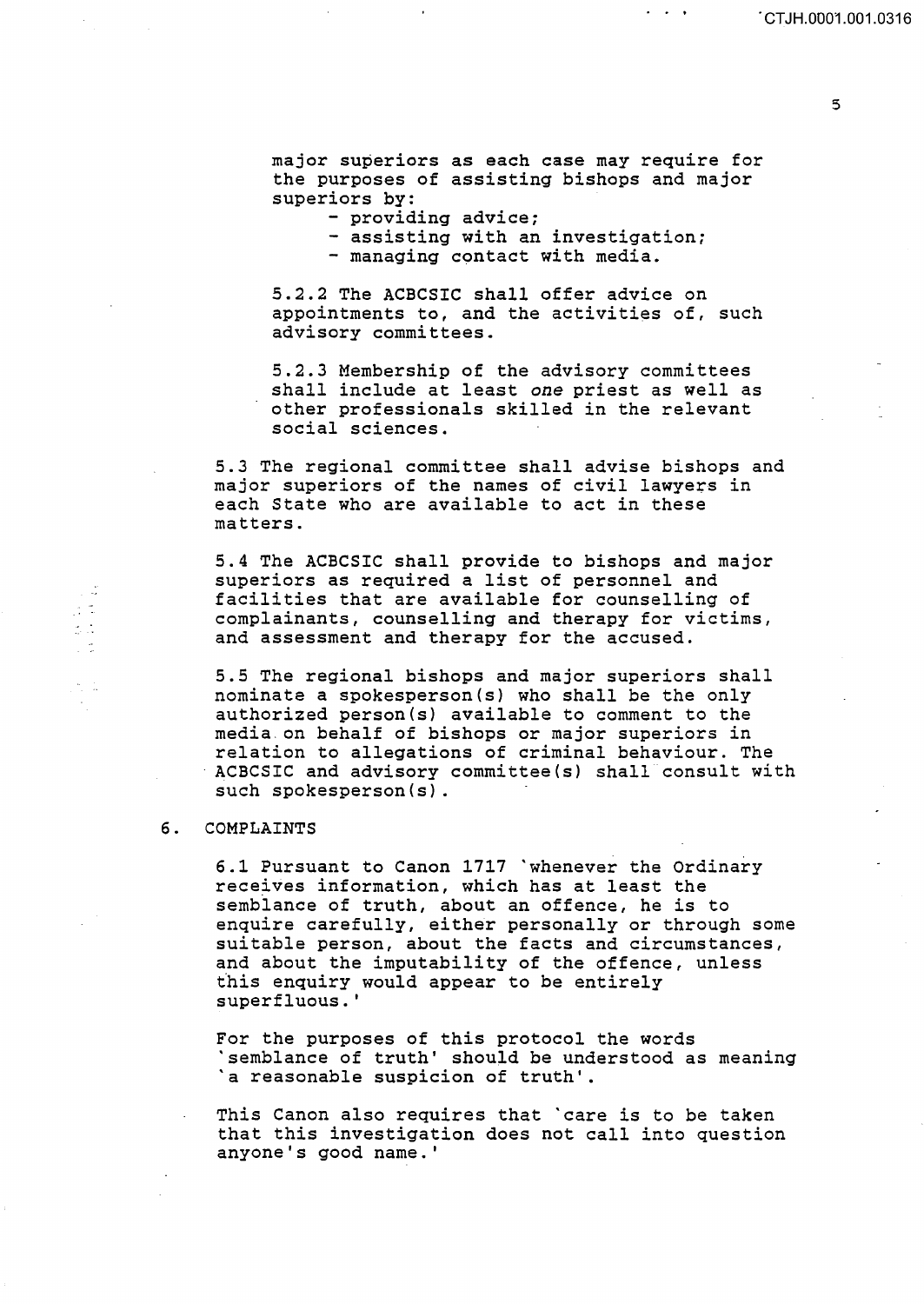B

6.1.1 In order to avoid any ambiguity or prejudice to the bishop or major superior concerning confidential relationships, the inquiry required by canon 1717, and any other investigation, shall, in the first instance, be undertaken, at the request of the bishop or major superior, by the advisory committee.

6.2 Every attempt should be made to offer assistance to victims, victim's families and complainants by way of confidential counselling or other pastoral support as soon as the complaint is received

6.3 It is possible that a complaint may be made concerning alleged criminal behaviour or the matter may come to the attention of the bishop or major superior in a number of ways.

The complaint may be made

 $6.3.1 - to the following:$ 

- the bishop, major superior, or superior
- . another cleric or religious
- . departmental officers
- . the media
- some other person

6.3.2 - by the following:

- . the victim
- . the victim's family

• a person who is aware of, or suspects criminal

- behaviour
- . departmental officers
- . the media
- anonymously

6.3.3 The accused himself may bring the matter to the attention of his bishop, superior or major superior. The bishop or major superior should refer the accused to the advisory committee. The tendency of the accused to minimise or deny involvement should be taken into account.

6.4 Since all the possibilities cannot be foreseen the following general principles apply:

6.4.1 Each cleric or religious who becomes aware of a complaint, or the possibility of a complaint, either against himself, or another cleric or religious, is obliged (subject to any canonical obligation to the contrary) to notify that fact to the relevant bishop or major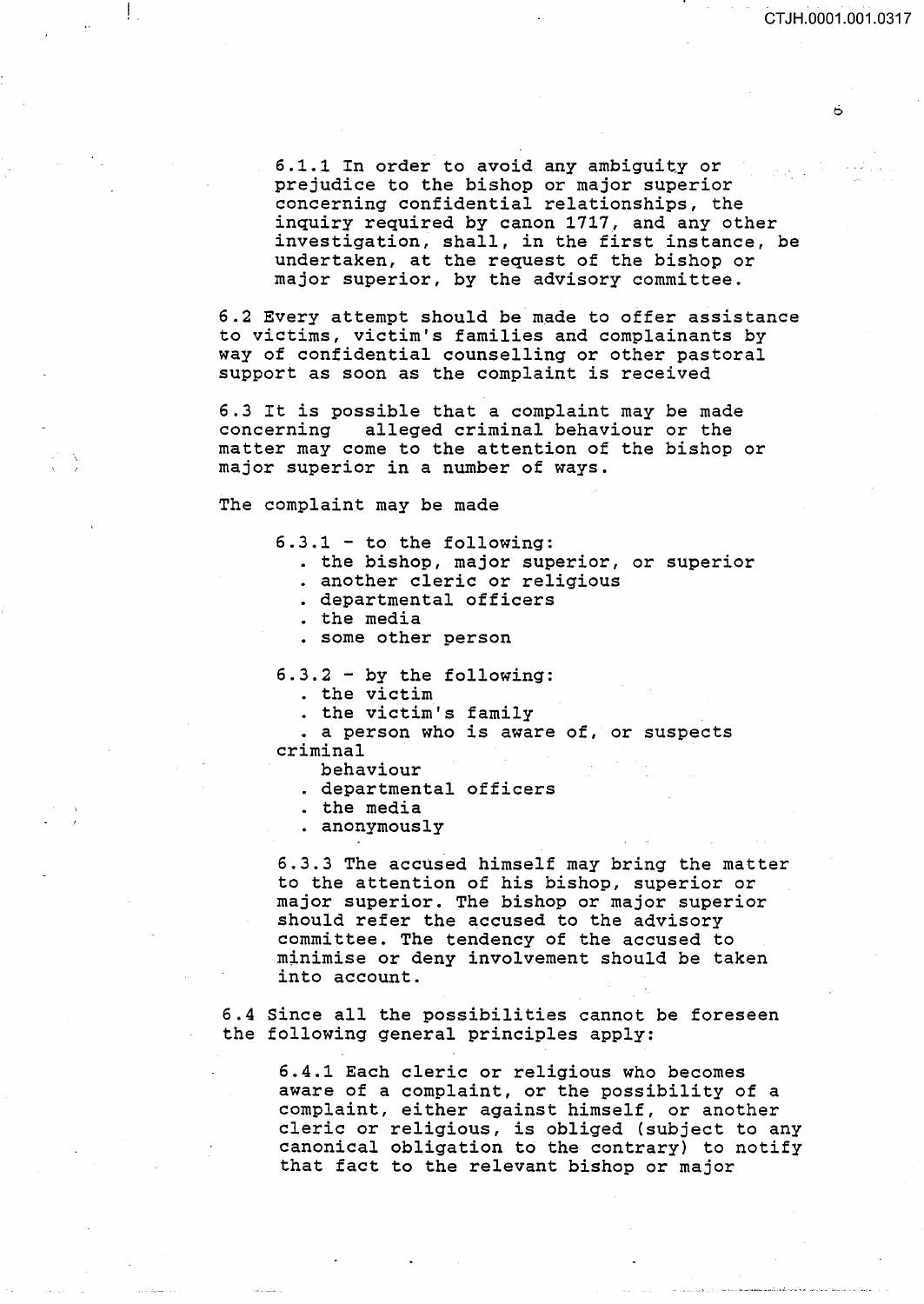superior who shall inform the advisory committee.

Requirements in some States for mandatory reporting should be taken into account.

6.4.2 It should be made known to departmental officers that, subject to the obligations of law, bishops and major superiors wish to be informed of allegations against clergy or religious.

Where a complaint is made in this way the matter should be referred immediately to the advisory committee and the complainant informed that appropriate action has been initiated.

6.4~3 Complaints that come from the media should be noted and the complainant informed that the complaint will be investigated. The complaint should be referred to the advisory committee for investigation.

General inquiries from the media should be referred to the nominated spokesperson who shall be fully briefed by the bishop, major superior or advisory committee.

6.4.4 Complaints received by bishops or major superiors directly from a victim or a member of the victim's family should be received sympathetically and the victim and/or the family informed that they will be contacted by a person trained in this area so there can be further investigation. The matter should immediately be referred to the advisory committee.

6.4.5 Complaints received from other persons including other clerics or religious should be received sympathetically. That person should be informed that the. matter will be investigated. The matter, including the name of the complainant, should immediately be referred to the advisory committee who will initiate contact with the complainant.

6.4.6 Anonymous complaints should not be simply ignored but referred to the advisory committee for·discreet assessment and investigation if necessary.

6.5 The advisory committee shall evaluate the complaint. In the light of the nature of the

 $\overline{z}$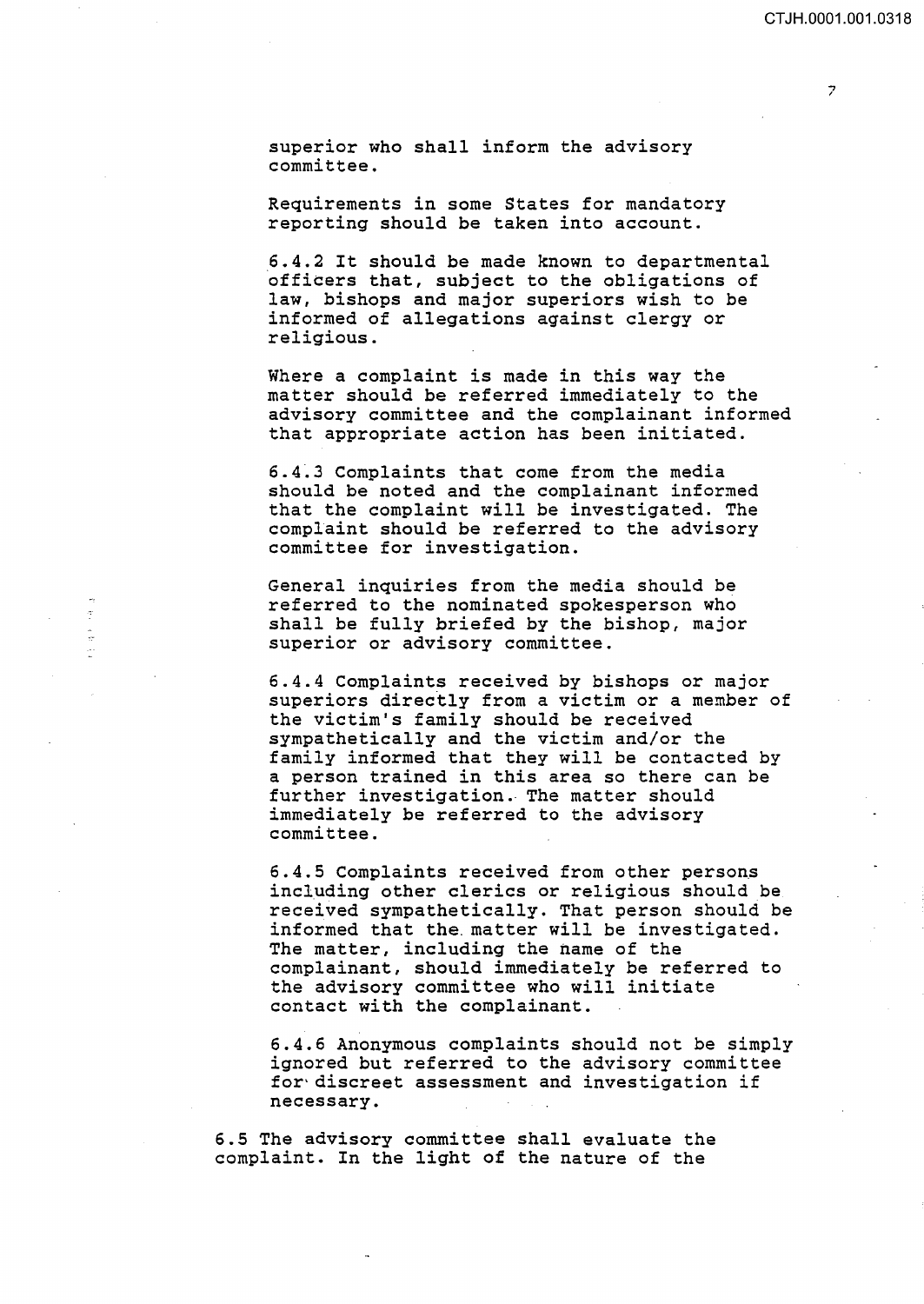S.

complaint, the age of the victim and the circumstances generally, the advisory committee shall consider whether it is necessary or prudent to either initiate contact with, or otherwise interview, the victim and/or the victim's family.

6.5.1 No interview with a victim who is a child shall take place without the consent of the child's parent(s).

6.5.2 No interview shall be undertaken which will prejudice any interview process being undertaken by departmental officers.

6.6 The advisory committee shall then report to the bishop or major superior

6.6.1 - that there is no substance to the complaint and no further action should be taken, or specify such action as may be required in the circumstances to prevent scandal or remedy injury to reputation.

6.6.2 - that there appears to be substance to the complaint and that the protocol should be implemented.

6.7 In those cases in which the protocol is to be implemented the complainant should be reassured

> $6.7.1$  - that the Church is concerned for the welfare of the victim.

 $6.7.2$  - that the bishop or major superior must act in accordance with the law and not in a way that will prejudice the process of law;

6.7.3 - that the Church takes allegations of this kind seriously;

 $6.7.4$  - that justice requires that the accused be heard;

6.8 No admissions should be made to the complainant or victim or any other person

 $6.8.1$  - that the accused is guilty;

6.8.2 - that there is any liability in damages;

6.8.3 - that any particular course of action will follow investigation.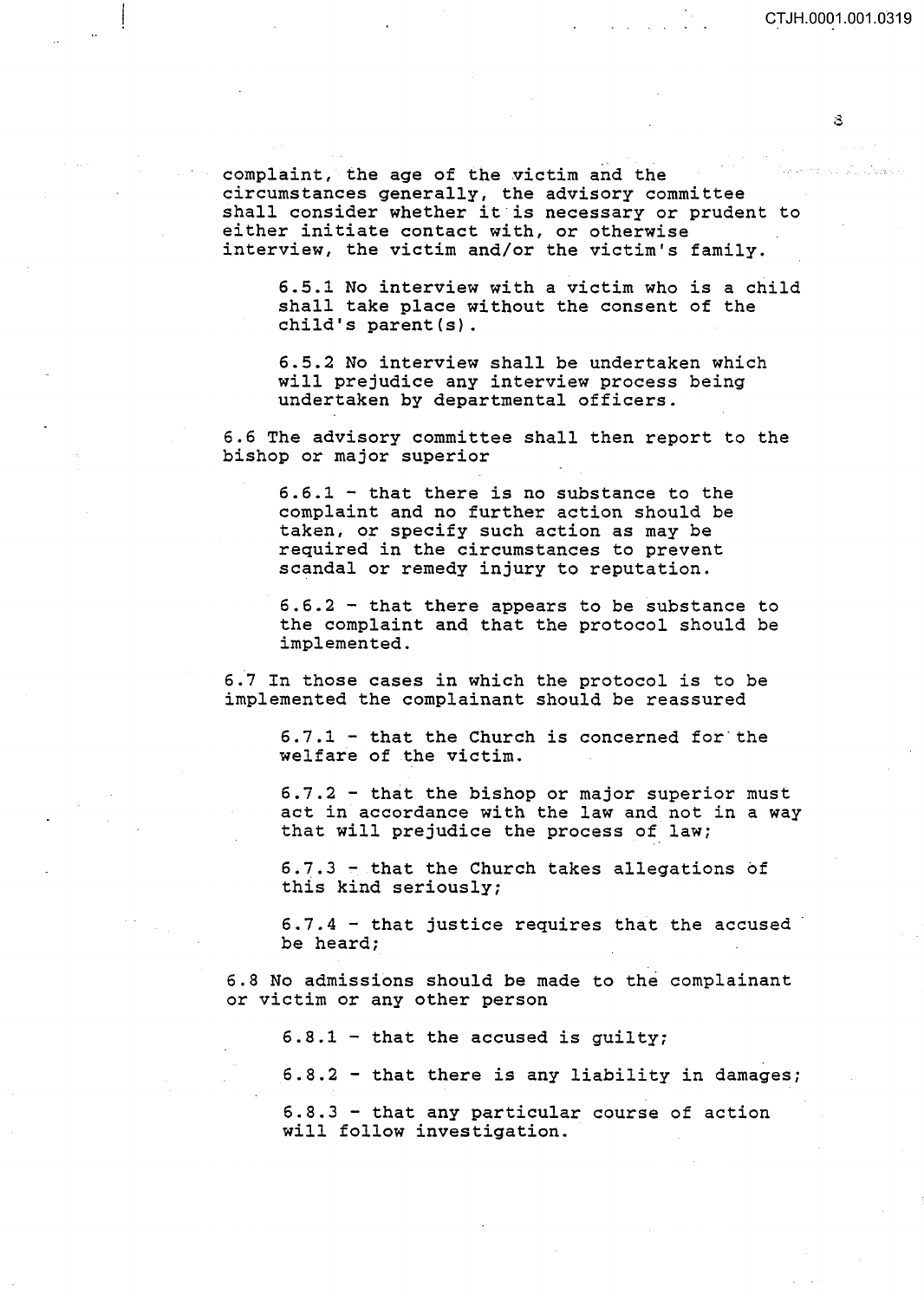6.9 It should be made clear in all conversations with the complainant, victim (if this is appropriate), victim's family, departmental officers, and any other person that, if the accused is given leave from his office, this is a standard procedure, pending investigation and resolution of the allegation. It does not imply any admission of guilt.

6.10 The freedom of people, and in some instances, an obligation in law, to make a complaint to departmental officers must be respected. Under no circumstances should any attempt be made to dissuade a victim or family from approaching departmental officers.

Under no circumstances should any agreement be made that in return for an undertaking by the family not to approach departmental officers certain action will be taken against the accused.

## 7. THE RESPONSE OF THE ACCUSED

 $\frac{1}{2m}$   $\frac{1}{2m}$  $\frac{2\pi}{\pi}$  .  $\mathbb{Z}_{\mathbf{a} \mathbf{b} \mathbf{a} \mathbf{c} \mathbf{a} \mathbf{c} \mathbf{c} \mathbf{c}}$  $\mathcal{L}^{(2)}$ 

7.1 If the advisory committee considers that there is substance to the complaint the bishop or major superior shall forthwith (within hours) require the accused to attend for an interview.

7.2 The bishop or major superior should simply inform the accused of the nature of the complaint and inform him that the advisory committee shall enquire into the complaint. The accused shall be given the opportunity to seek legal advice. Theaccused is entitled to the protection of the law. The accused should be made aware that statements made by him to others could, in some circumstances, be used as evidence against him. He should be warned of the dangers of interviews that are 'off the record'. He should be made aware of the right in law to remain silent.

7.3 The advisory committee should recommend to the bishop or major superior what further action is required.

7.4 The bishop or major superior must take care not to act in a way that could be interpreted as an attempt to pervert the course of justice, or amount to the offence of being an accessory after the fact. The accused must not be aided to escape the jurisdiction or otherwise to frustrate the legal process.

۹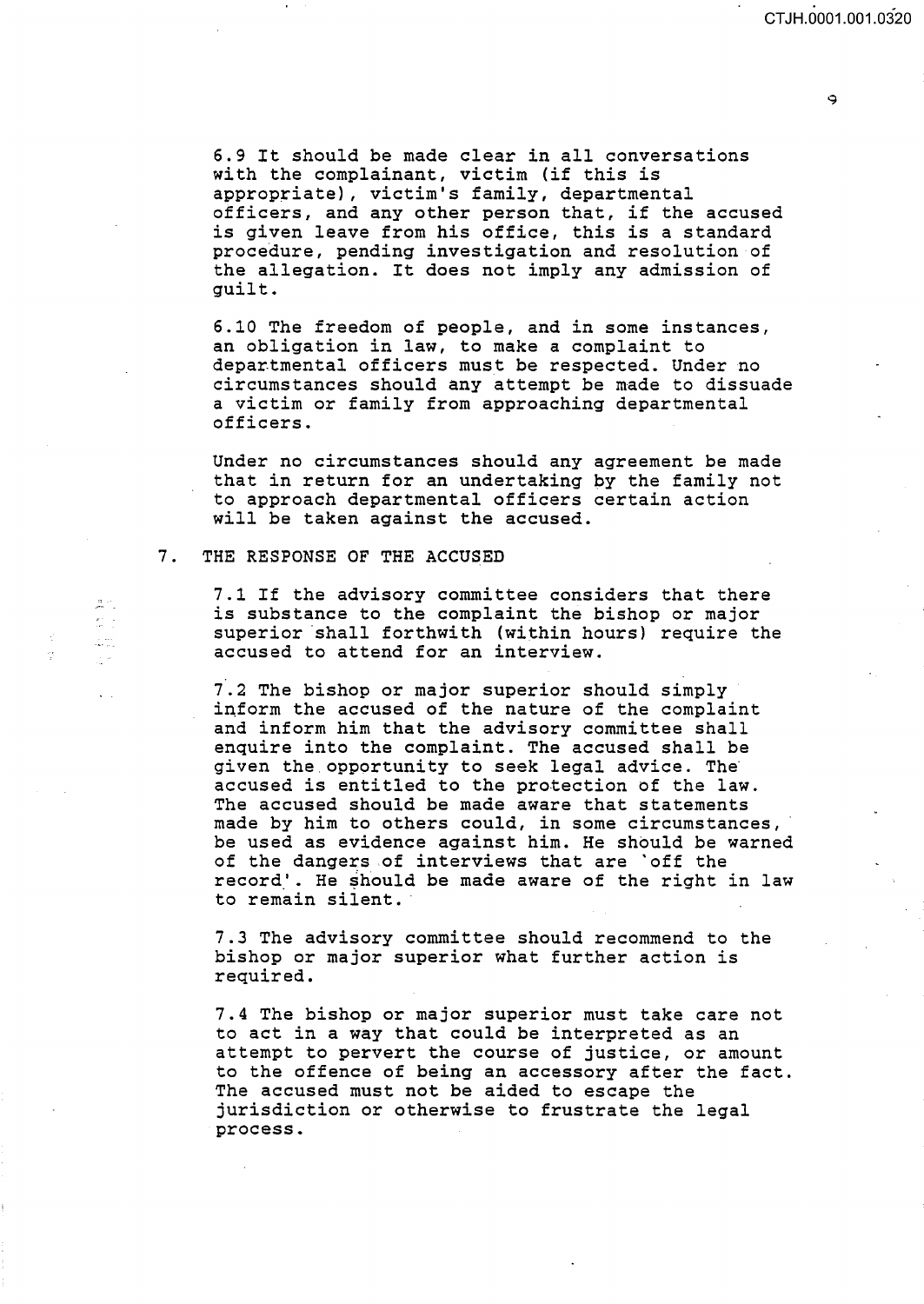CTJH.0001.001.0321

10

#### PROCEDURE

8 •

·8.1 If further investigation is required, or further time is required for the resolution of the allegation, the usual procedure shall be for the accused to be requested to take leave from his office. If he refuses the bishop or major superior will consider imposing such leave.

8.2 If it appears even possible that the complaint will involve legal proceedings the accused should be advised by the bishop or major superior to retain his own lawyer independent from the lawyer retained in accordance with paragraph 5 above and independent from any lawyer usually retained either by the institute, diocese or their insurers. A list of available and suitably skilled lawyers should be available from ACBCSIC. It should be made clear who. is to bear the responsibility for the costs.

8.3 The relevant insurers must be notified, in accordance with the requirements of the relevant policy, if circumstances have arisen which might give rise to a claim.

8.4 If the accused refuses to take leave as requested or is otherwise unco~operative the bishop or major superior may, if this appears advisable, begin a formal canonical process. Specific advice should be sought from an expert in canon law so that the respective rights of the accused, the bishop or major superior and the whole church are safeguarded.

8.4.1 Pastoral solutions should always be preferred to formal canonical process.

8.4.2 The provisions of Canon 1722 permit the Ordinary, in certain circumstances, to prohibit the exercise of the sacred ministry or some ecclesiastical office, in order to prevent scandal.

8.4.3 Proper arrangements must be made for the accused to reside in a secure place during this period of leave. He should have access to such spiritual and psychological assistance as he may require. The requirements of Canon 1350 concerning his support must be complied with.

8.5 In every case pending investigation the accused must not remain in a situation where it may be perceived that other people, especially children, might be at risk. He ought not undertake any public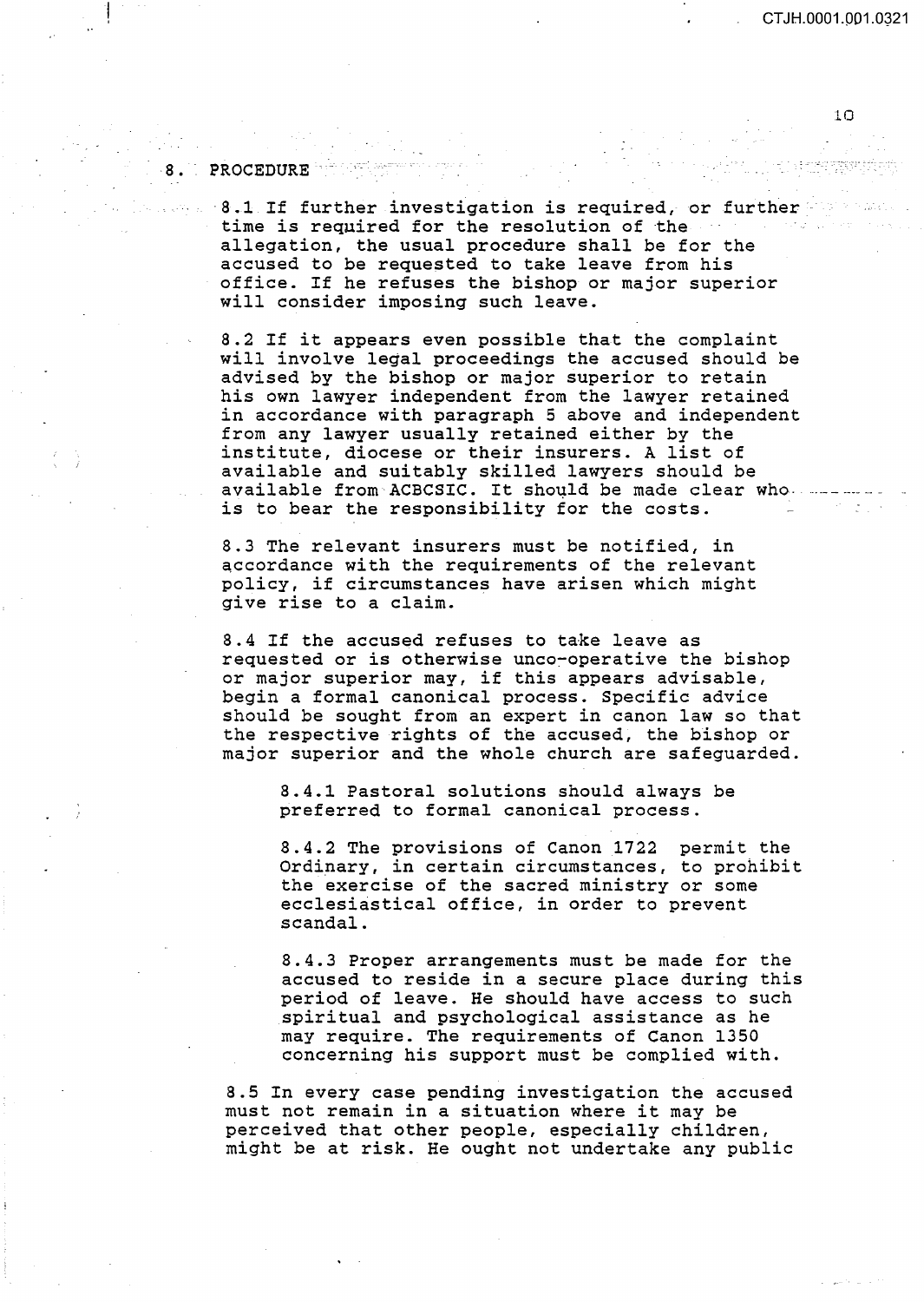function since this might create greater scandal if he is subsequently found to have offended.

8.6 The accused must be informed that he must not give any interviews to the media, on or off the record. He must refer any requests to the nominated spokesperson(s).

8.6.1 The bishop or major superior shall consult with the advisory committee and nominated spokesperson(s) as to the advisability of any public statement and its scope, content and form. The minimisation of scandal as well as the reputations of all involved should be taken into account. The possibility that silence may be interpreted as an attempt to 'cover-up' the truth should also be taken into account. Any statement that explains a period of leave should make it clear that such leave is a routine requirement that does not imply any admission or presumption of guilt.

8.6.2 Where legal proceedings have begun or are imminent no public statement should be made without specific legal advice.

8.7 Where it appears that legal proceedings are unlikely the bishop or major superior must personally consider whether it is prudent to reinstate the accused, reassign him, provide psychological therapy, or institute a canonical process for the imposition of a penalty.

ù÷  $\mathbb{C}^*$ 

 $\frac{\log n}{\log n}$ 

8.8 If legal-proceedings- are commenced the bishop or major superior shall not act in any way which would prejudice the fair trial of the accused.

8.9 If the accused is not committed for trial, or is tried and acquitted, the bishop or major superior must still personally consider, in the light of all the information that is available to him, whether it is prudent to reinstate the accused, reassign him, provide psychological therapy, or institute a canonical process for the imposition of a penalty.

8.10 If the accused pleads guilty or, after trial, is found guilty, of criminal behaviour, whether or not a conviction is recorded, the bishop or major superior should carefully consider, in the light of any criminal penalty, whether steps should be taken to impose a canonical penalty and what should be done to remedy any scandal.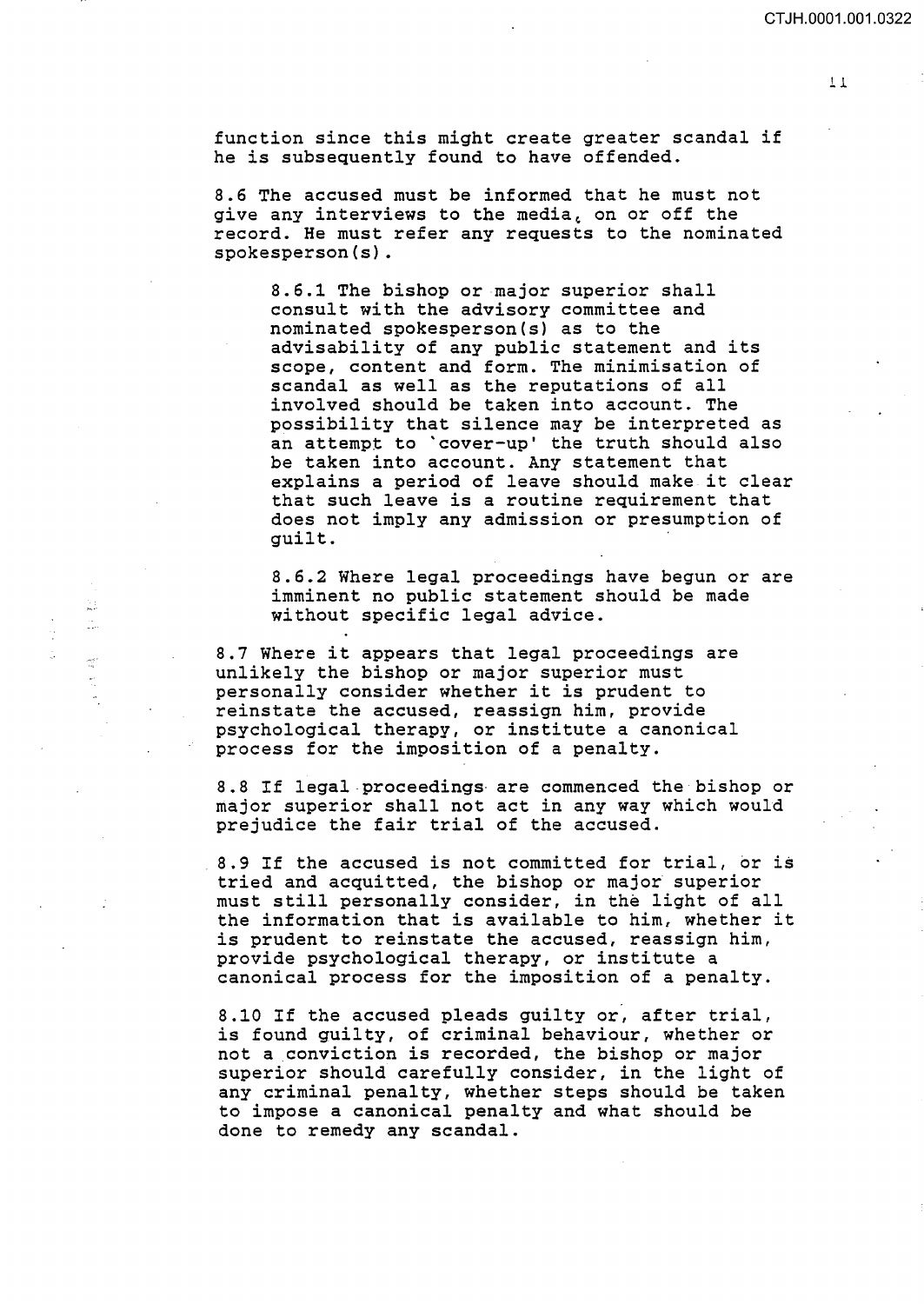·CT JH.OEJ01.001.0323

8.10.1 The provisions of Canon 1395 must be taken into account. In serious cases of criminal behaviour involving children, especially if there is a history, laicisation or dismissal from the religious institute must be considered.

8.11 In making these decisions the bishop or major superior must give first priority to preventing, as far as possible, any future risk to others, especially children.

8.12 A negligent failure to take reasonable steps to prevent such risk could expose the bishop or major superior to a claim for damages in the event of future incidents. Furthermore, and more seriously, it could create the impression that the Church condones criminal behaviour or is unmindful of the harm caused to victims.

## 9. TREATMENT OPTIONS

9.1 Immediately upon informing the accused of a complaint the bishop or major superior should reassure him that his welfare is important. In the light of the recommendations of the advisory committee, he should immediately be referred to an appropriate person or facility for assessment.

9.2 Future management and therapeutic intervention will depend largely on the circumstances of the complaint and in many instances must await the finalisation of any legal proceedings. The anxiety, that is consequent upon the complaint and the legal process, may impede any therapy.

9.3 The bishop or major superior must take a personal interest and be supportive of the accused during any assessment or treatment programme.

9.4 Treatment options and the details of particular personnel or facilities should be made available to bishops and major superiors by ACBCSIC.

10. PREVENTIVE STRATEGIES ESPECIALLY WHERE CHILDREN MAY BE VICTIMS

10.1 Each diocesan bishop and major superior shall ensure that all clergy and religious are made aware of the seriousness of criminal behaviour. especially involving children. They should be warned of behaviour that is inappropriate or which might be

12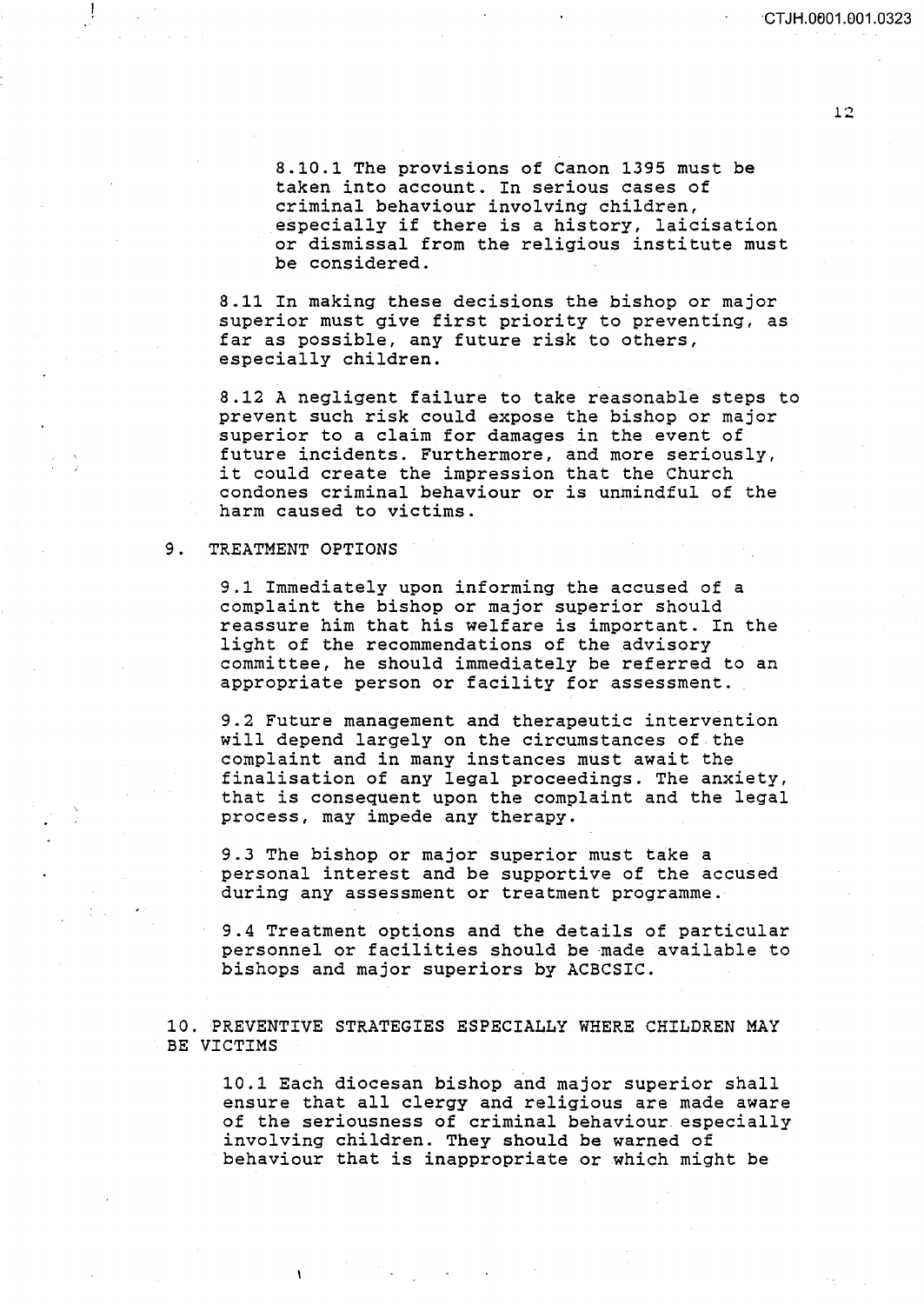misunderstood as involving improper behaviour relating to children.

10.2 Particular prudence must be exercised in the supervision of children on camps, in dormitories, in showers and toilets, and in other situations where adults are alone with children. Any physical contact with children must be carefully assessed.

10.3 General rules of conduct should be laid down to cover circumstances of likely risk and these must be rigidly enforced. Unwillingness by an individual to comply might itself be symptomatic of a problem that requires further investigation.

10.4 Where a bishop or major superior is concerned about the behaviour of a cleric or religious he should initiate such assessment and therapy as may be indicated.

10.5 Any clerics or religious who feel that they may have problems in this area should be exhorted to seek therapy before the problem becomes unmanageable and they offend.

#### 11. SCREENING AND FORMATION

11.1 All vocation directors and directors of formation should be made aware of the seriousness of criminal behaviour especially involving children. They should be aware of the indicators of this problem and the high risk of recidivism.

11.2 This issue should be considered regularly at conferences and meetings of vocation directors and directors of formation.

11.3 Prior to acceptance, prospective candidates for a seminary or religious community should be asked to warrant that they are not aware of any circumstances which might lead to an allegation of criminal behaviour.

11.4 Even a single incident of criminal behaviour that relates to children should be considered grounds for dismissing a student from the seminary or programme of formation.

## 12. CONFIDENTIALITY

12.1 The confidentiality of conversations and any documents that may be created must be safeguarded in the strictest way.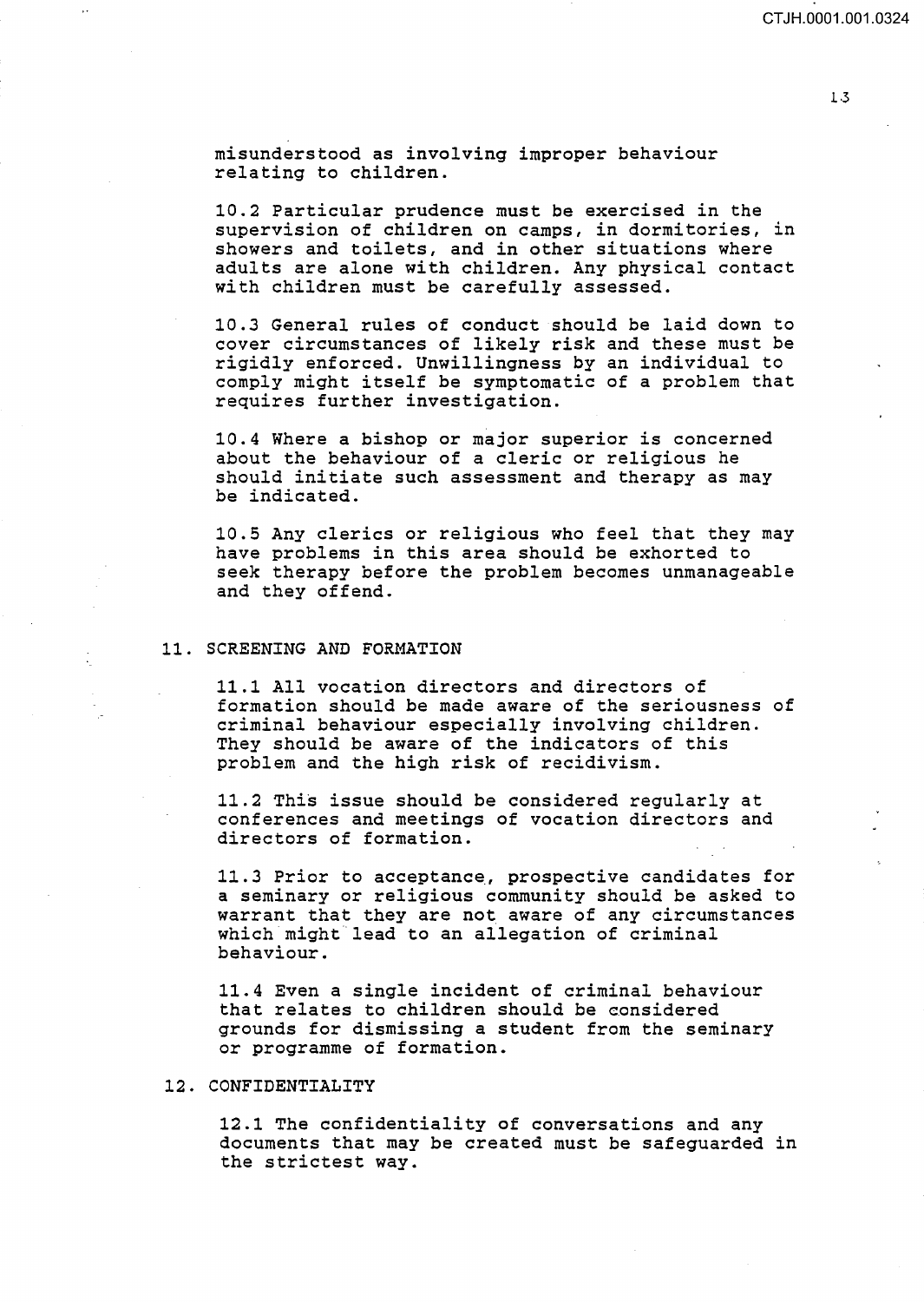14

12.2 All clerics and religious should be exhorted by their bishops and major superiors to safeguard the reputations of all who may be involved in a complaint, including the complainant, victim, and the accused.

 $\mathcal{L}^{\text{max}}_{\text{max}}$ 

12.3 The publication of this protocol is at the sole prerogative of ACBCSIC.

تحولوا الأركز وأرادها

多項して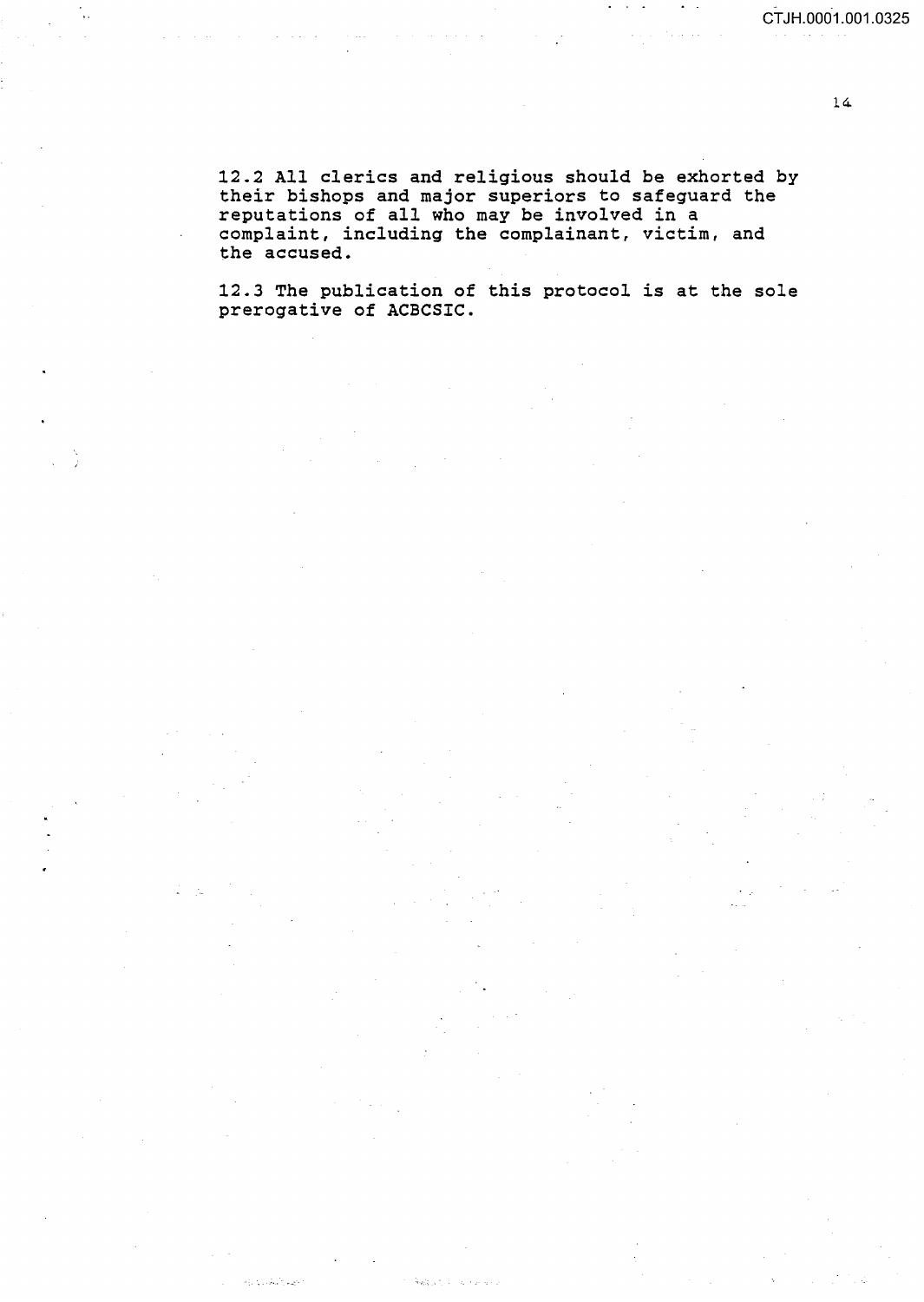*APPENDIX:* 

SPECIAL ISSUES COMMITTEE - TERMS OF REFERENCE

1. Name:

tijt.<br>Vaa  $\bar{\omega}$  Australian Catholic Bishops Conference Special Issues Committee Relating to Priests and Religious

2. Function:

- To act as a resource for bishops and major superiors in connection with legal proceedings brought against a priest or religious, or in which a priest or religious is otherwise involved.

- To collate research locally and overseas.

- To advise bishops and major superiors in relation to any aspect of legal proceedings involving a priest or religious.

- To monitor all legal proceedings involving a priest or religious.

- To identify issues of concern to bishops and major superiors connected with legal proceedings involving a priest or religious, either in particular cases or generally.

- To ascertain available treatment options for priests or religious alleged to be involved in criminal behaviour.

- To establish a protocol to be observed by bishops and major superiors if an accusation is made against a priest or religious alleging criminal behaviour, and to advise on the implementation thereof.

- To identify needs with respect to the ongoing education and formation of clergy and religious to the extent that this is relevant to issues connected with legal proceedings.

- Generally to be of such assistance to bishops and major superiors are they might request from time to time.

-To advise the Australian Catholic Bishops' Conference and the Conference of Major Superiors with respect to representations which may need to be made from time to time to governments concerning legislation and public policy that may be relevant to legal proceedings involving priests or religious.

- To report at least annually to the ACBC.